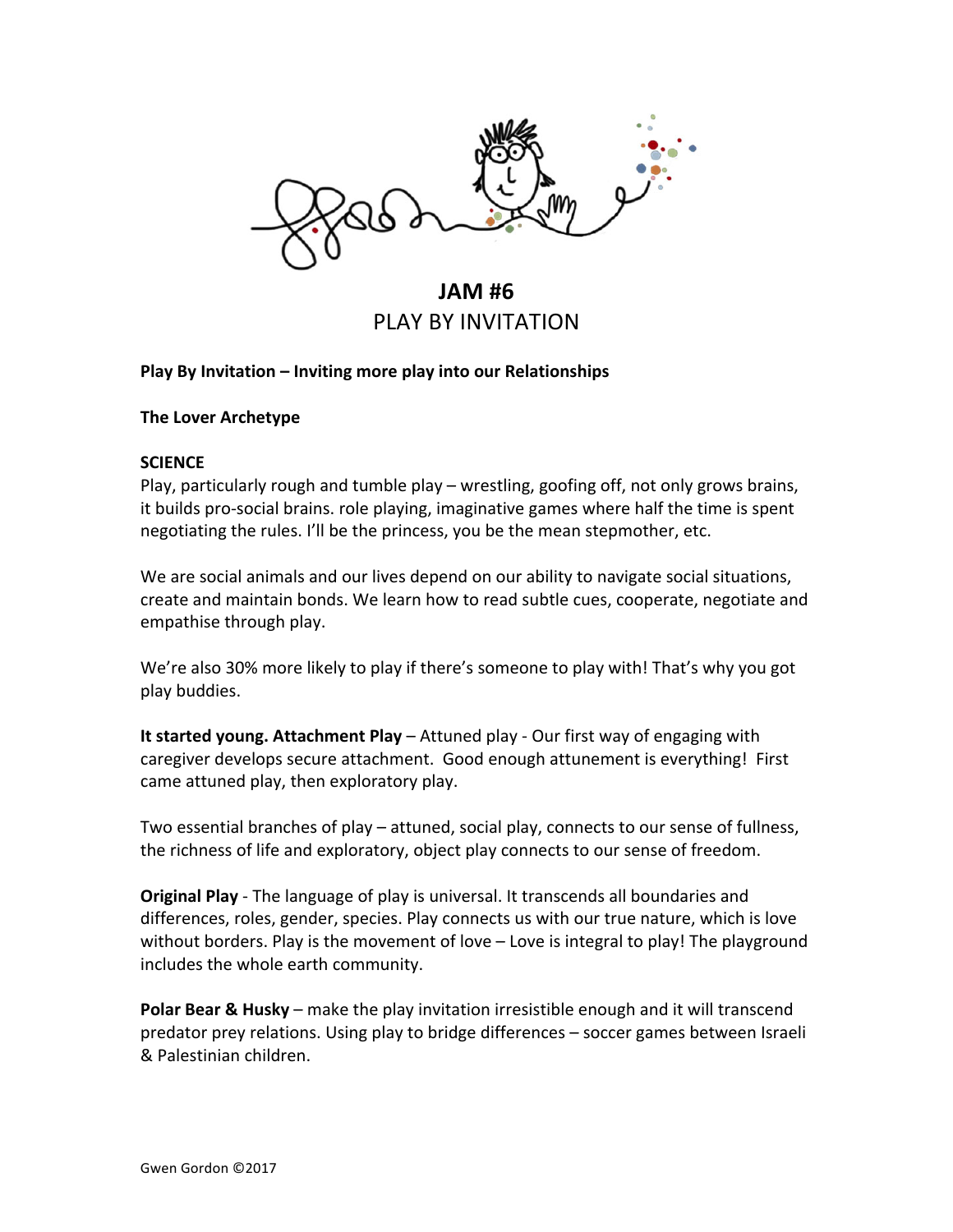What are we seeing here - Universal Play Bow  $-1$  won't eat you and I'm irresistible. No fear. smile, open, mischievous

**Cooperation - Self-handicap and sensitive attunement** – empathy. Because we need the skills to be part of the tribe. So playing is more fun than dominating. Morality itself has its roots in play.

And play is one of the most important factors in creating healthy relationships.

# **WHY: The benefits of playful relationships**

**Courtship – Romantic** - Playfulness is consistently in the top ten qualities people look for in mates and friends. Part of why romantic love is so intoxicating, is not just because of the fire hose of oxytocin it provides but because it pulls us out of literal life and into play. Literal life is flat, play is 3D. To be in love is to be in play!

Most couples start out having plenty of fun during courtship, because fun provides the intimacy and strengthens bonds like nothing else does.

**Long term** – Play keeps couples together. Most relationships start with excitement and play. But for some reason we stop and the life drains out and relationships can dry up. They need to be nourished and play is the best possible fertilizer. In research done recently, among the variables that created the strongest, most enduring relationships  $-$  the happiest couples  $-$  the amount of fun these partners had together emerged as the strongest factor in determining their overall marital happieness." This also seemed to be the primary variable distinguishing "super marriages" from just good ones; good marriages became great when they were able to preserve both the quantity and the quality of the fun they had when they started.

Why do we lose the play of courtship? Everything can eventually get stale, lose its luster, become routine. Issues don't get resolved, trust breaks down. We need to consciously address these.

#### FAMILY

Play enhances family cohesion, reduces sibling rivalry, helps develop communication skills.

WORK – The benefits of play in the workplace are manifold. Playful people make better leaders and managers.

COMMUNITIES - Bridging differences, healing divides.

Play creates connections, then affirms, nourishes and vitalizes relationships, expands them, gives them energy, and freshness.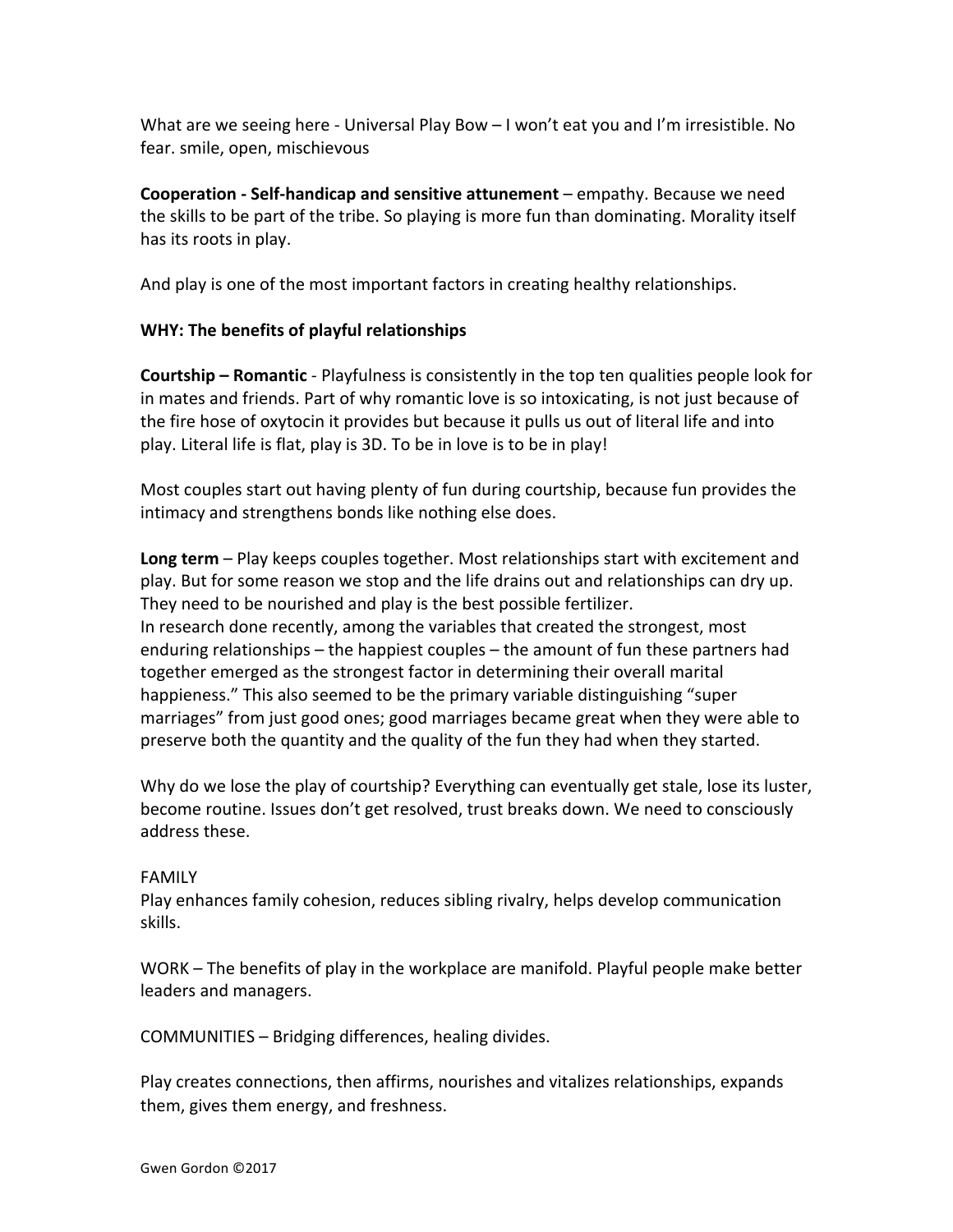Exercise: What are your fondest memories of times you've had with someone whether partner, friends, colleagues.

#### **HOW:**

So how do we play more and have more fun with our partners, kids, friends, family, and colleagues. EVERYBODY IN OUR LIVES!

It does not take any extra time or money. We can add play to our relationships just by bringing playfulness into situations we're already in.

Presence, Intention, Imagination, freeing ourselves from arbitrary rules! Seeing past the literal! 

# **OBSTACLES**

First of all, play takes and builds trust. If you have deep unresolved issues in the relationship, it might be too big a leap to add play without addressing those issues. Some of them are structural  $-$  an unsafe work situation. Then again, you can address those issues playfully, but not until you really share your experience without blame or shame and hear the other person's experience with empathy. When there's conflict, I often wrestle with my partner in a mock fight. Doing something playful affirms that the connection is still there and it' worth getting through the conflict so you can play again.

# **GENERAL PRINCIPLES: Polar Bear/Husky**

- **Presence:** I'm here! Ping! Be together!
- **Emotional Safety** Your attitude I'm not going to eat you. Or compete with you. I want you to feel good, succeed! Disarming, non-aggression, appreciation. Your authenticity and innocence invites their innocence.
- **Permission** Our inner child really wants to come out, it's an expression of our true nature, but it's been suppressed, prohibited, and it's shy, it doesn't trust it's safe. Sometimes all that is needed is permission, permission that you can trust. **Modeling play is the best permission.**
- **- Invitation** THE INVITATION IS CRITICAL It's important to realize that sometimes we're not in the mood to play and not to force it.
	- $\circ$  The play bow -I'm not going to eat you, this is going to be fun. Mischief, surprise, energy!
	- **Meet people where they are** pace, pace, pace, lead. Once we're met, we can move. Stand next to them and sway.
	- $\circ$  **Ventral Vagal** We are trained to read the micro muscles in the face to discern how safe someone is. Ventral Vagal system controls that facial muscles that are used for social engagement.
- **Encouragement** feed the play with your energy and enjoyment.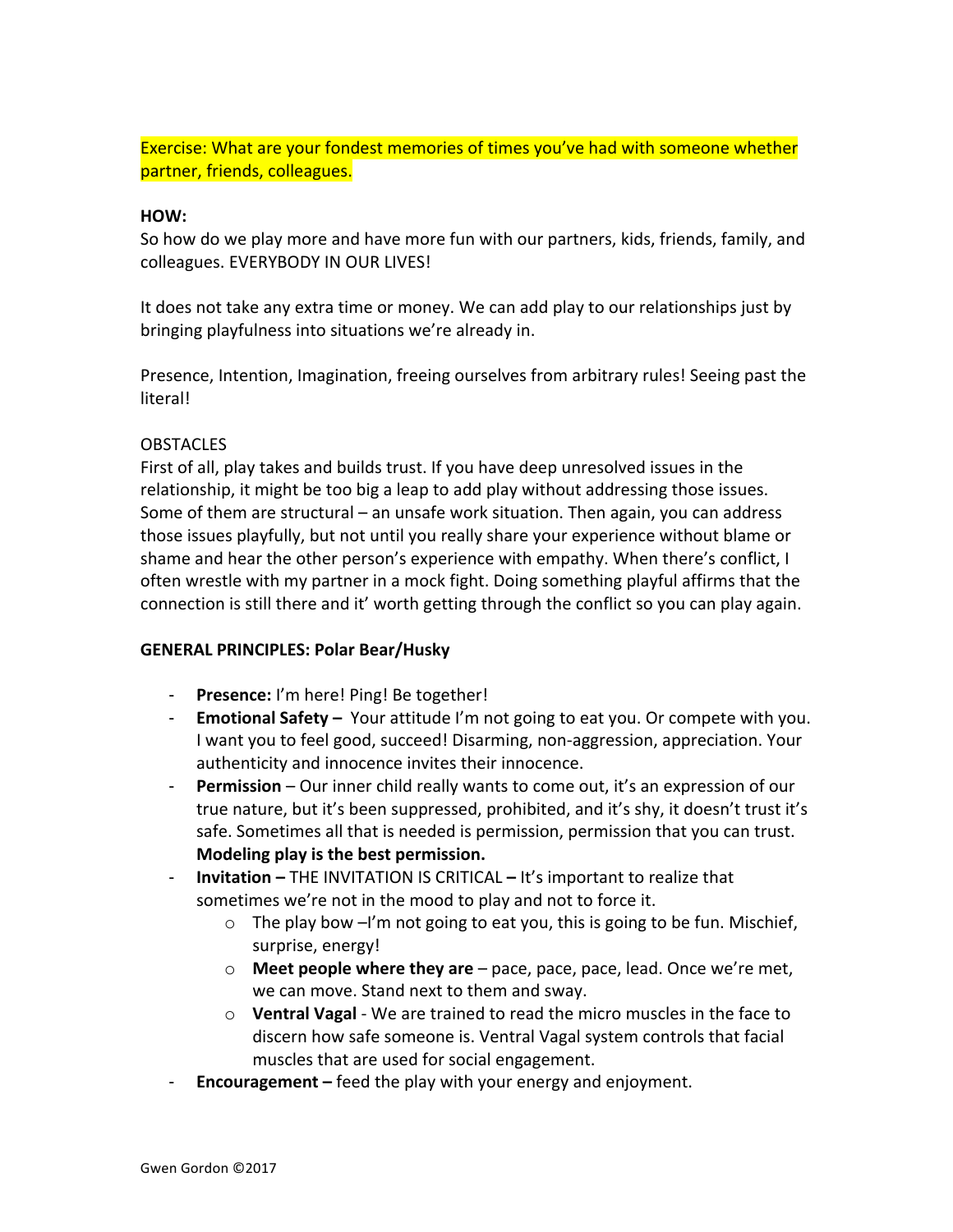Exercise: Think of a time you offered a successful invitation. What made it work? Who would you like to invite to play? What might work?

#### MORE ABOUT INVITATION

Play inventory with partner  $-$  This is probably the best first step to take if you want to create the most playful relationship with your mate.

Make a list of all the things that the two of you like to do to have fun both together and separately.

List what you enjoy about the activities you chose. Is it because they are mentally or physically challenging? Make you laugh? Release tension? Do they have a lot of structure or a little? Do they involve words, or making things with materials?

In inviting a reluctant partner, it's much better to tempt them with a type of play they enjoy. 

# **HOW TO BRING PLAY INTO RELATIONSHIPS**

**Fun is an atmosphere** more than specific acts:

- Your mood and state of mind are critical. get yourself onto the playground by playing by delight, by design, and on demand.
- Your imagination for what's possible that's not present and energy for changing the mood.
- Your intention

#### **Adding play**

- **Lace the communication with play** add a playful flourish to emails, notes, VM's
- **TRANSITIONS** bedtime, work/school, hellos goodbyes. The first 5 min. and the last 5 min. are most important! Set the tone and leave a positive memory. Daniel Kenneman, the behavioral psychologist tells us that how an experience ends is the dominant note in our memory of it. leave a good last impression.
- **Surprise and delight** brigade gifts under the pillow at night, love bombs,
- **Turning Daily activities into play** Dinner, traffic jams, Wake up calls. Meeting. Play a game! Partner hid her journal before bed and left a clue so she'd get up at 6AM and write in it.
- **Play dates** Take a class together, something you both like.
- **Making occasions special** Bring a game idea.

Exercise: How do you bring play to your relationships? What relationships do you want to make more playful? What are some ideas for doing that?

--

#### **WORK & COLLEAGUES**

Exercise: Best work experiences?